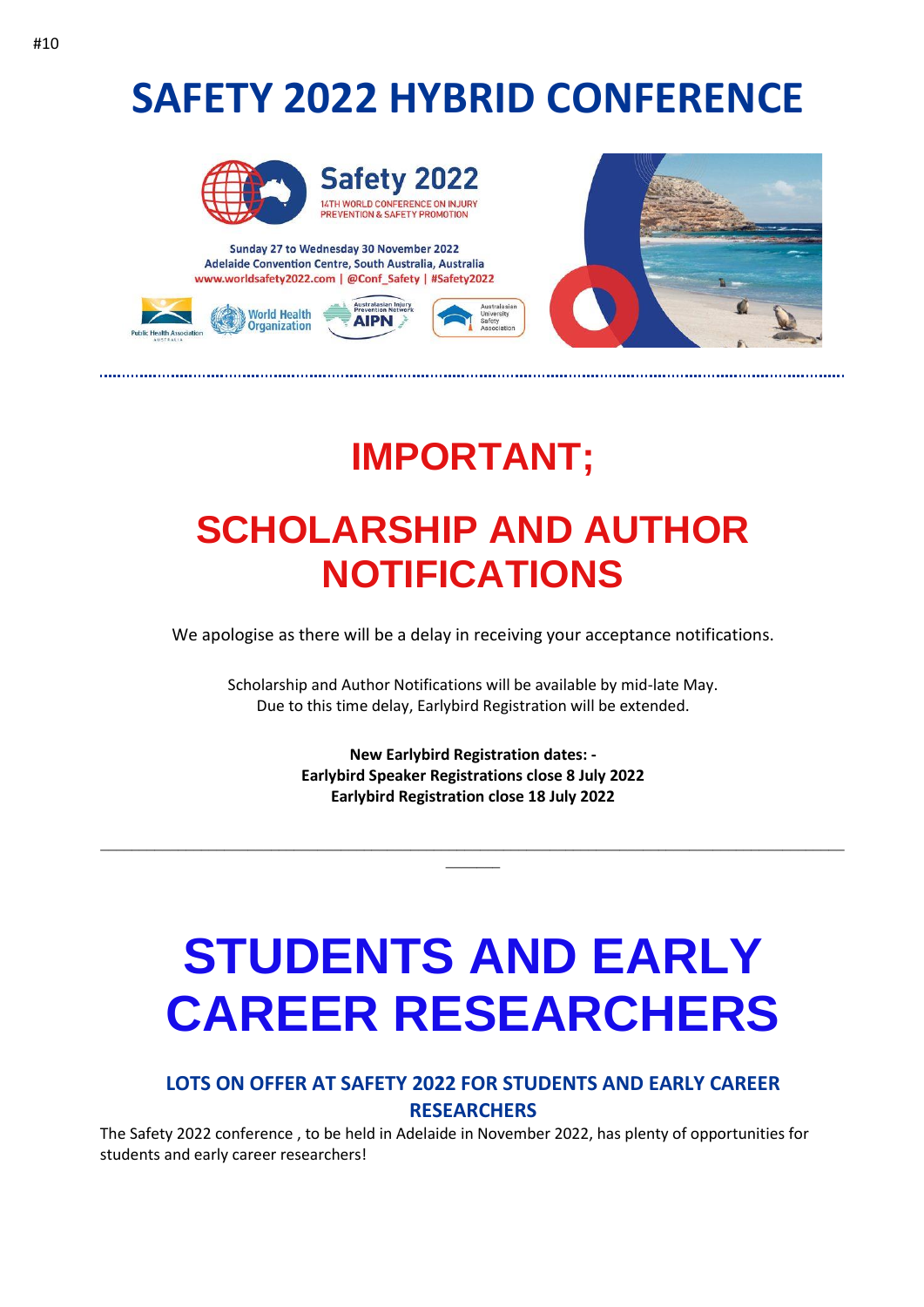Firstly, consider registering as an abstract reviewer [CLICK HERE](https://phaa.eventsair.com/safety2022/reviewers22) It's great to see what's emerging in the field, something for you to add to your CV and can help with your own work to see how other researchers and practitioners describe their work!

For students/ECRs consider submitting your abstracts [CLICK HERE](https://phaa.eventsair.com/safety2022/safety22) – we'll have an award for the best student/ECR abstract and student/ECR dedicated presentation sessions too! Abstract submission closes 20th March!

There'll be a range of workshops that will be of interest for students/ECRs including a mental health workshop and workshops around the Global Burden of Disease study data and collaborator network. In addition, we are planning a Meet the Editors session. This will feature several editors of leading injury and safety journals who will provide great advice on how to give your paper the best chance of being accepted, such as what editors are looking for, how important is a cover letter and how to respond to reviewers' comments. We'll be calling for questions from students/ECRs, so if you have a burning question for an editor of a journal or you'd like to suggest an editor, please get in touch!

Full time students and concession card holders can also access a heavily discounted early bird registration of \$695 [CLICK HERE](https://phaa.eventsair.com/safety2022/earlyrego) We hope to see you in Adelaide (or online) in November 2022.

#### **SAFETY IN DESIGN BREAKFAST SESSION- Tuesday 29 November**

Safety in Design is the integration of control measures during the design phase (of a product or asset) to control hazard exposure throughout the life of the asset or product, from manufacturing through to end of life. Safety should and generally does begin at the design phase. The safety decision made during design about the asset or product are what ultimately impact hazard exposure during the life of the asset or product. To address this issues the Engineered Safety Group in Adelaide was formed in 2013 to discuss and promote the tools, practices and techniques of safe design. During the breakfast session, former and current Chairs of the Engineered Safety Group will provide an insight into Safety in Design – what it means and what it takes in terms of commitment and leadership.

#### What will you take away from this event:

This interactive breakfast session will allow you 'the participant' to:

- Hear from those working in the safety in design area.
- Learn about the tools, practice and techniques that can be used to help with improving safety in design.
- Ask questions from experts in the area.
- Discuss next steps that you can take towards safety in design.

Cost: Free. There are limited number of places available so book in early via your Registration.

Supported by: ESM Consulting and Engineered Safety Group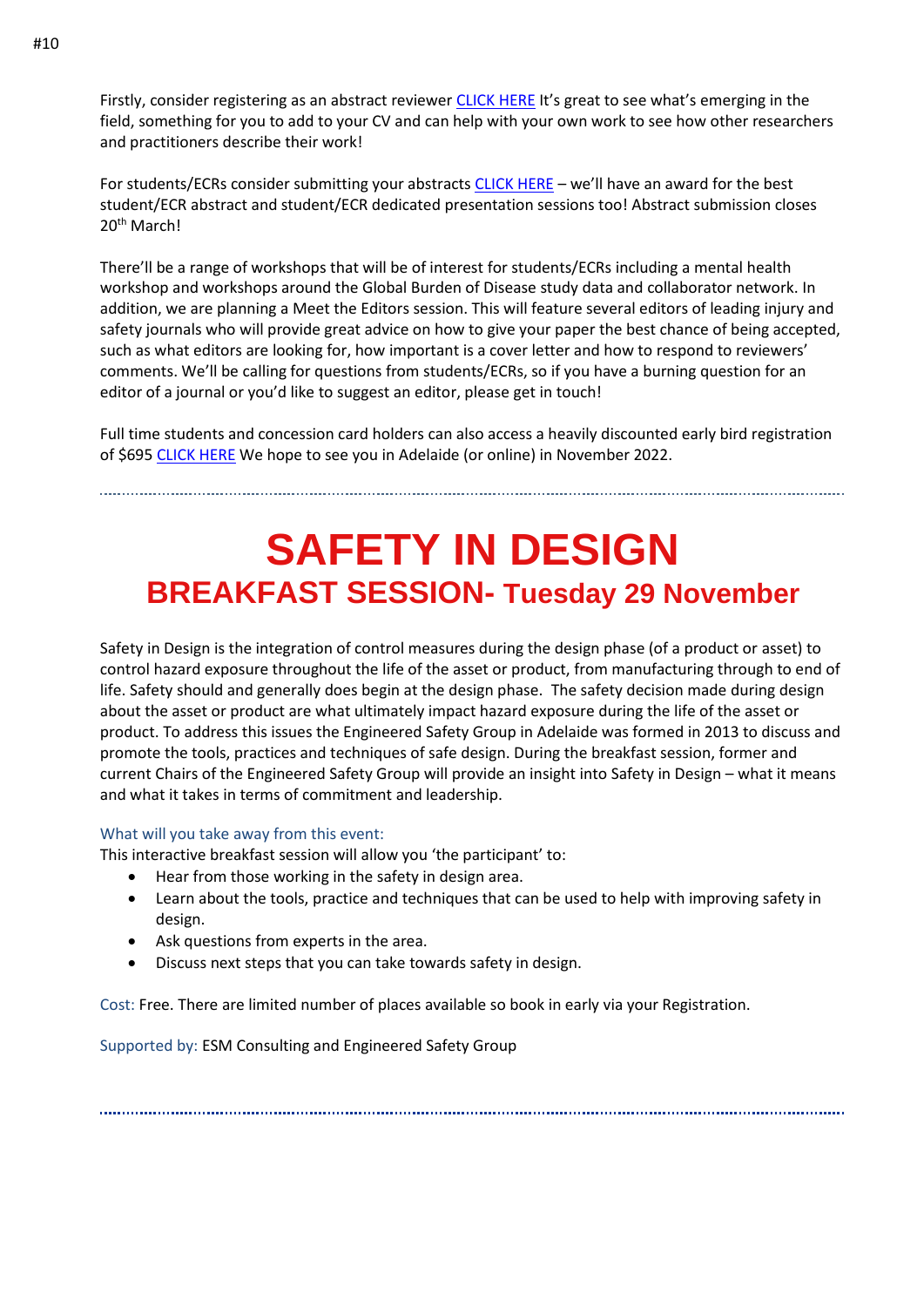# **SPOTLIGHT SESSIONS**

**WHS** POLICY FALLS  **SPORT AND RECREATION CHILDREN**

**ROAD SAFETY GETS AND SAFETY STATES AND LOCAL CONSUMING PAREVENTION** 

The goal of Spotlight Sessions are to provide a forum for focused and in-depth discussions on specific topics. Spotlight Sessions will address particular themes or consist of exploring work undertaken across international projects. Consisting of 3 to 4 panel speakers followed by a Q&A open floor discussion.

The speakers in a spotlight session work together to craft a 90-minute session which will be of great interest and benefit to the attendees of the conference.

For more information visit [www.worldsafety2022.com/state-of-art-sessions](http://www.worldsafety2022.com/state-of-art-sessions)

#### **ROAD SAFETY Vision Zero by 2050 – How will we get there?**

The first Decade of Action failed to reach the fatality reduction targets and in many countries severe injuries are on the increase. The United Nations Global Plan for the 2nd Decade of Action for Road Safety has set the target to halve road deaths and injuries by 2030. A number of countries have also set associated visions for zero road deaths by 2050. With policy targets in place how will we actually get there and make sure no-one dies on the world's roads? Who is accountable and what will it actually take to halve road deaths and injuries by 2030? What needs to happen to reach zero by 2050? How will we get there in LMICs? How will we get there in HICs?

Join our expert panel discussion as we roll up our sleeves and discuss the real road safety interventions and ACTIONS needed to ensure the targets are met? How we can overcome the implementation challenge in each area of safe system impact? How can we transform multimodal transport and land use planning? How can we ensure all new and existing road infrastructure is safe? How can we ensure existing and new vehicles and new forms of mobility are safe? How can we ensure safe road user behaviour? How can we optimise the post-crash response? How can we mobilise the financing, legal frameworks, speed management, capacity development, equity and gender perspectives and new technologies needed to actually reach zero road deaths by 2050?

#### **SPORT**

**Safe environments for sport and recreation: data driven policy and practice**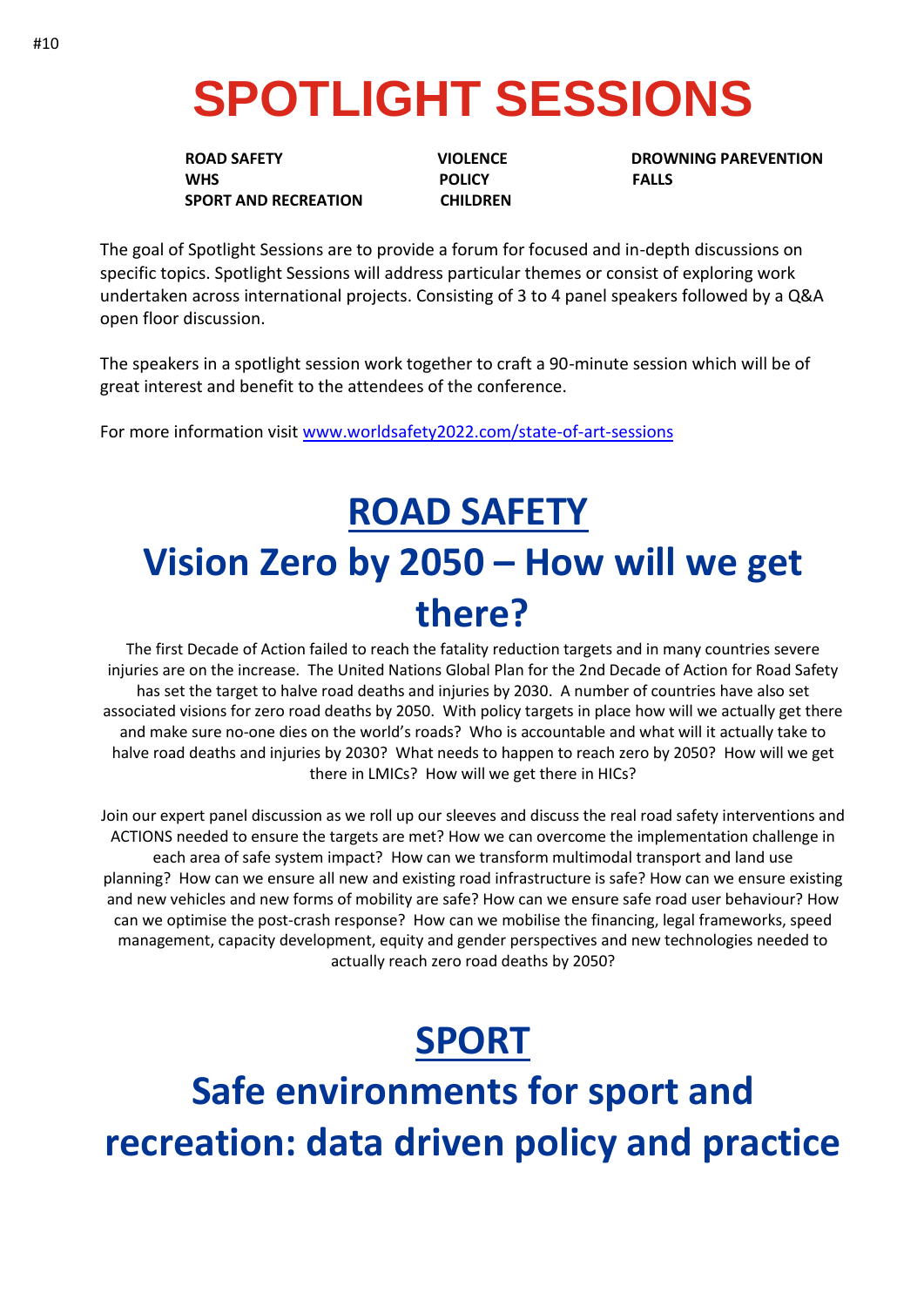There has been a rise in data collection in sport and recreation settings — not just for our elite athletes but also the everyday participant. But what happens next? How do we know if the data are 'good' and what do we do with the data once it is collected? In this State-of-the-Art session, we will hear from leaders in sport and recreation with expertise on the application of data for decision making. They will share how they have used data to create safe environments for sport and recreation participation.

There is also much to learn from our colleagues in other injury prevention settings. The broader #Safety2022 program offers a relevant array of cross cutting issues for sport and recreation researchers and practitioners to learn from including systems approaches, gender equity, child safety, climate change and product safety.

## **NEW DATES EARLYBIRD REGISTRATION**

Earlybird Registrations are NOW OPEN for the 14th World Conference on Injury Prevention & Safety Promotion.

Register at the earlybird rate to save and ensure your place to attend.

Earlybird Speakers Registration close 11:59pm AEST, Friday 8 July 2022. Earlybird Registration close at 11:59pm AEST, Monday 18 July 2022.

To view the registration types and prices visit [Safety 2022 website](https://aus01.safelinks.protection.outlook.com/?url=https%3A%2F%2Fwww.worldsafety2022.com%2Fregistration&data=04%7C01%7Crichard.franklin%40jcu.edu.au%7C3ef70b6a0f2c41591bbd08da016e3e54%7C30a8c4e81ecd4f148099f73482a7adc0%7C0%7C0%7C637823871031878004%7CUnknown%7CTWFpbGZsb3d8eyJWIjoiMC4wLjAwMDAiLCJQIjoiV2luMzIiLCJBTiI6Ik1haWwiLCJXVCI6Mn0%3D%7C2000&sdata=sMtGFcyd8agslIXR1Jd0ruEcnPncKaS9owSqq%2F3d%2BNY%3D&reserved=0)

**Safety 2022 - [Registration](https://aus01.safelinks.protection.outlook.com/?url=https%3A%2F%2Fphaa.eventsair.com%2Fsafety2022%2Fearlyrego&data=04%7C01%7Crichard.franklin%40jcu.edu.au%7C3ef70b6a0f2c41591bbd08da016e3e54%7C30a8c4e81ecd4f148099f73482a7adc0%7C0%7C0%7C637823871031878004%7CUnknown%7CTWFpbGZsb3d8eyJWIjoiMC4wLjAwMDAiLCJQIjoiV2luMzIiLCJBTiI6Ik1haWwiLCJXVCI6Mn0%3D%7C2000&sdata=FthpipK3H0FgGXD8ZlriMYZNYy8ZerQIuYjsF4Yehu0%3D&reserved=0) Portal**

#### **AUSTRALASIAN INJURY PREVENTION NETWORK One Year of Free Membership to the AIPN for Students and ECR's**

The Australasian Injury Prevention Network is the peak body for injury prevention and safety promotion in Australia and Aotearoa New Zealand. The AIPN boasts a membership of individuals and organisations across state and local government, industry, not-for-profit organisations and academic institutions.

Your membership will provide access to a monthly injury prevention newsletter, exclusive job and study opportunities, priority event access and the opportunity to contribute to events and position papers.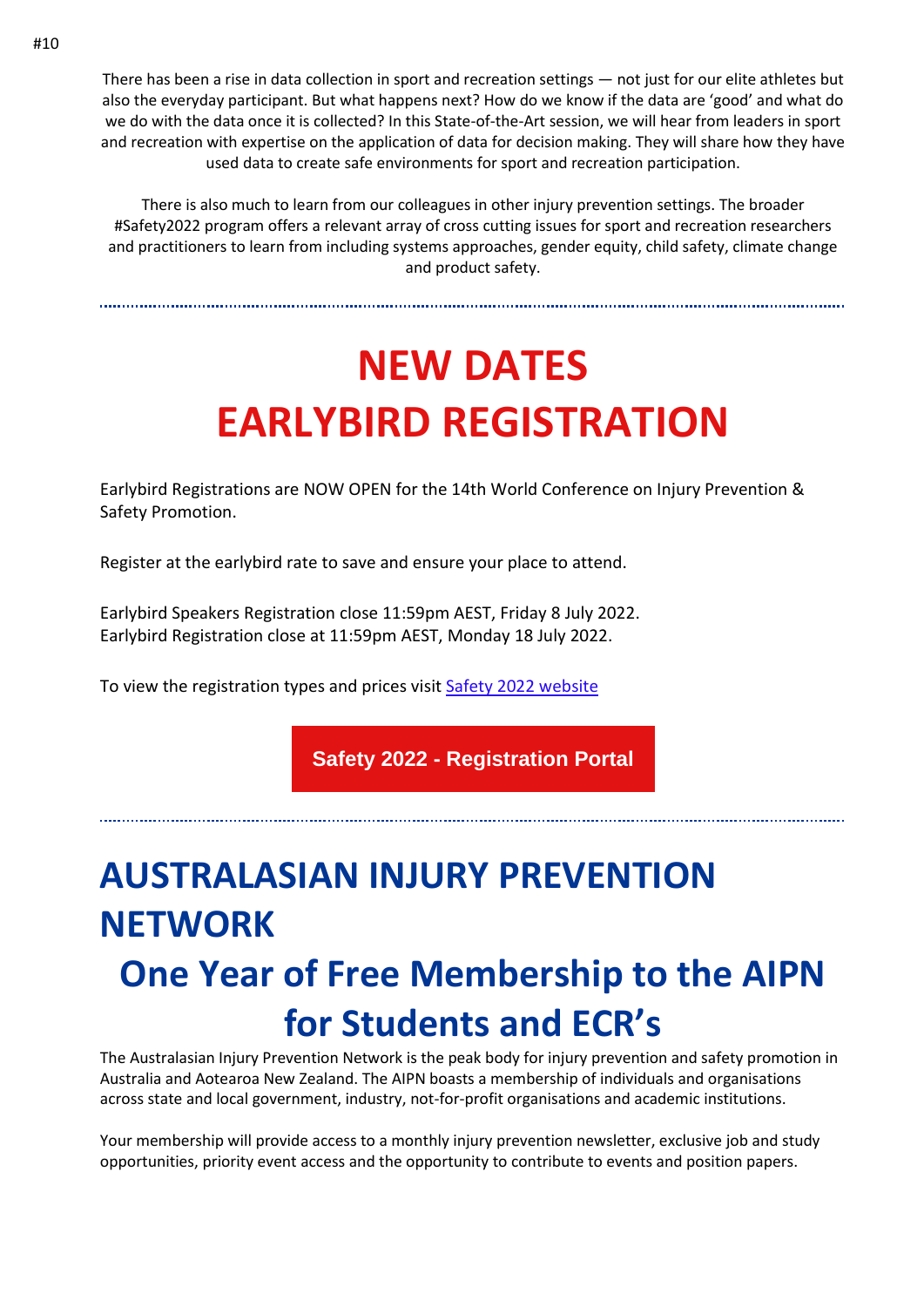To access this offer, head to [aipn.com.au/membership,](http://aipn.com.au/membership) click 'Affiliate Membership', and enter SAFETY2022 as a coupon code.



Lauren Pearson, Communications Officer **E:** [communications@aipn.com.au](mailto:communications@aipn.com.au) **W:** [www.aipn.com.au](http://www.aipn.com.au/)

#### **INJURY PREVENTION JOURNAL**



**Injury Prevention Journal - Conference Supporter and Official Journal of Safety 2022** 

The top ranked abstracts confirmed to present at Safety 2022 will be published in a supplement edition of the Injury Prevention Journal.





\_\_\_\_\_\_\_\_\_\_\_\_\_\_\_\_\_\_\_\_\_\_\_\_\_\_\_\_\_\_\_\_\_\_\_\_\_\_\_\_\_\_\_\_\_\_\_\_\_\_\_\_\_\_\_\_\_\_\_\_\_\_\_\_\_\_\_\_\_\_\_\_\_\_\_\_\_\_\_\_\_

Keep up to date with the latest advances in injury prevention Learn more today >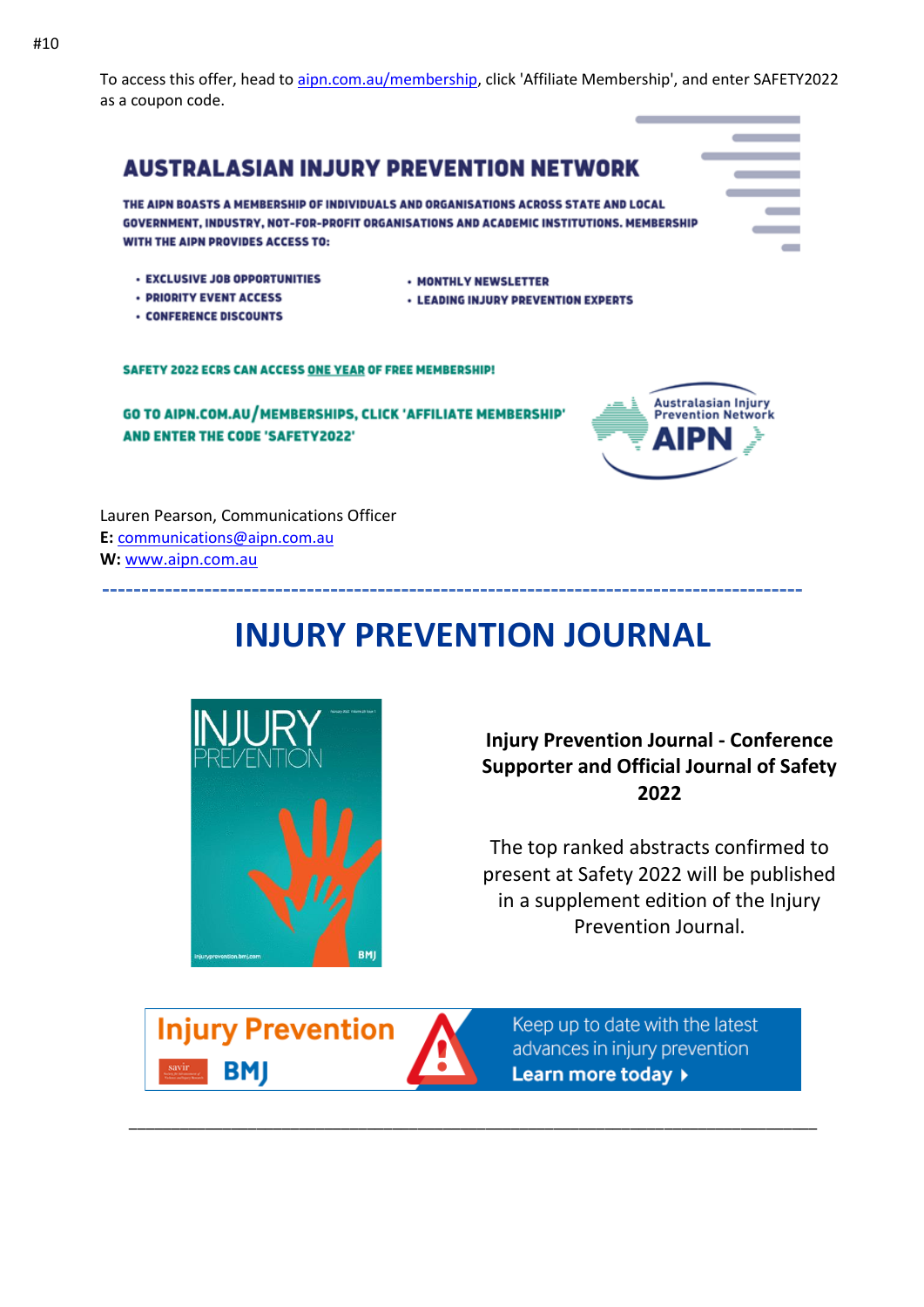## **8 TH INTERNATIONAL SAFETY MEDIA AWARDS**



The International Safety Media Awards have been a part of the World Health Organization's SAFETY Conferences since 2006 in Durban, South Africa. The Awards provide a platform to recognize powerful and effective safety promotion and injury prevention media initiatives. The ISMAs also provide an opportunity to strengthen worldwide multi-sectorial partnerships and share state-of-the-art learnings. At the last conference over 600 pieces of media were received from every continent except Antarctica.

Any questions please email Marcia Howell [marcia.howell@safealaskans.org](mailto:marcia.howell@safealaskans.org) or Barbara Minuzzo [Barbara.Minuzzo11@gmail.com](mailto:barbara.minuzzo11@gmail.com) For more information please visit: [www.isma-awards.org](https://aus01.safelinks.protection.outlook.com/?url=http%3A%2F%2Fisma-awards.org%2F&data=04%7C01%7Crichard.franklin%40jcu.edu.au%7C3ef70b6a0f2c41591bbd08da016e3e54%7C30a8c4e81ecd4f148099f73482a7adc0%7C0%7C0%7C637823871031878004%7CUnknown%7CTWFpbGZsb3d8eyJWIjoiMC4wLjAwMDAiLCJQIjoiV2luMzIiLCJBTiI6Ik1haWwiLCJXVCI6Mn0%3D%7C2000&sdata=nfq7Ix2Coof4WkH1zUyv%2Fj5f6njbgx%2FoaF4yU36h2Tg%3D&reserved=0)

#### **DESTINATION ADELAIDE**

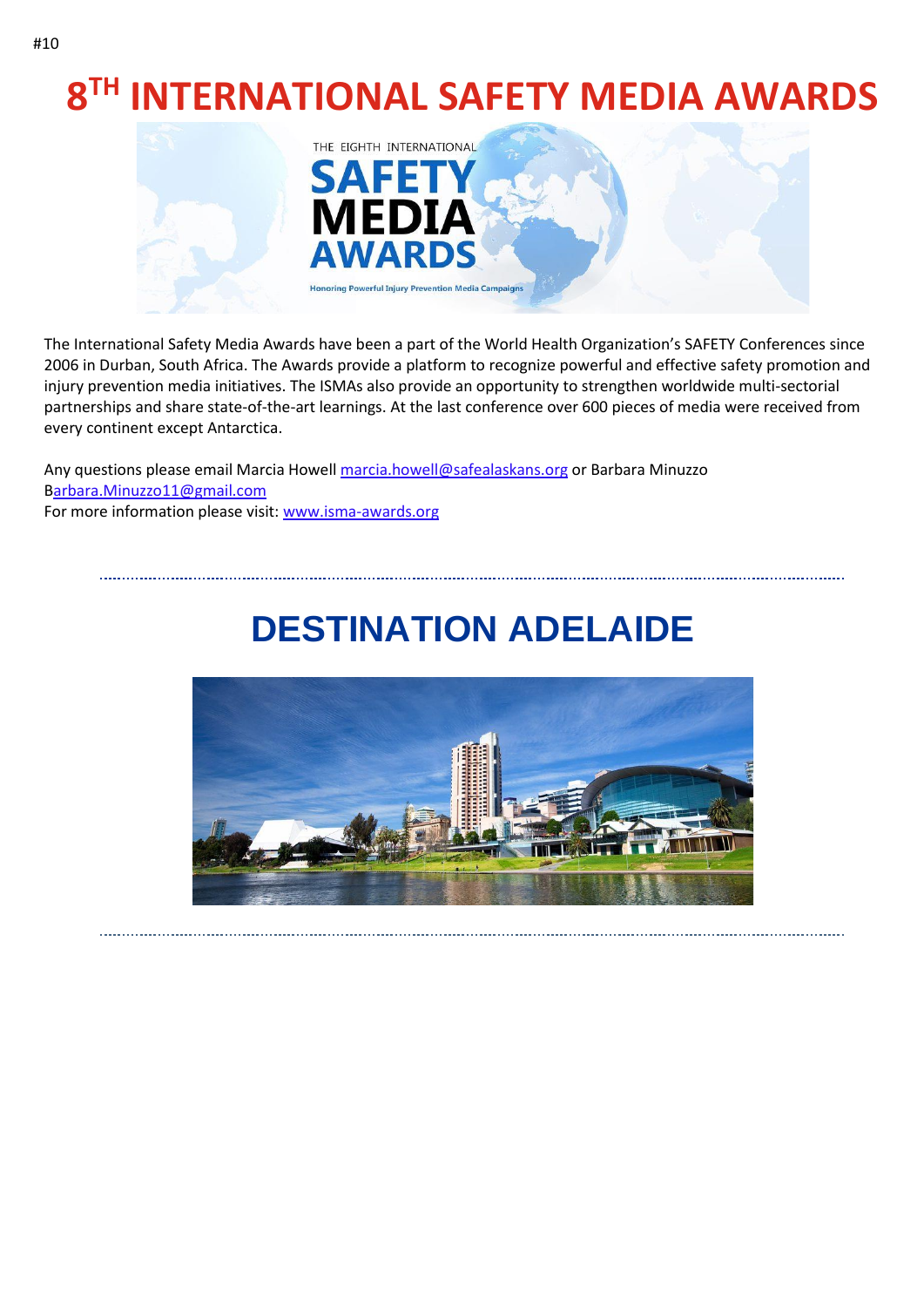#### **Visit Adelaide**

Adelaide is a vibrant and colourful incentive destination providing a break from the norm for delegates.

Safety 2022 in Adelaide offers a destination where delegates will enjoy enriching and genuinely 'Australian' experiences, with an array of stunning scenery and wildlife just a short distance from the city.



**[ADELAIDE](https://aus01.safelinks.protection.outlook.com/?url=https%3A%2F%2Fsouthaustralia.com%2Fdestinations%2Fadelaide&data=04%7C01%7Crichard.franklin%40jcu.edu.au%7C3ef70b6a0f2c41591bbd08da016e3e54%7C30a8c4e81ecd4f148099f73482a7adc0%7C0%7C0%7C637823871032034230%7CUnknown%7CTWFpbGZsb3d8eyJWIjoiMC4wLjAwMDAiLCJQIjoiV2luMzIiLCJBTiI6Ik1haWwiLCJXVCI6Mn0%3D%7C2000&sdata=Wq2q77HHuD0zhJL54N5RgctYmLYNyoiF2n16hMyEo1Y%3D&reserved=0)**

#### **AUSTRALASIAN UNIVERSITY SAFETY ASSOCIATION**

The Australasian University Safety Association (AUSA) is the professional safety association for the Higher Education and Research Sector in Australia, New Zealand and Asia. AUSA represents the needs of its members through publications, advice, government representation, networking, professional development and recognition.

AUSA is committed to ensuring a common approach to safety across the sector. We work closely with our counterparts in the UK and the USA to maintain consistency of campus and research safety around the world.

Australasian University Safety Association **E:** [ausa.admin@gmail.com](mailto:ausa.admin@gmail.com) **W:** [www.ausa.org.au](http://www.ausa.org.au/)

## **SAFETY 2022 SUPPORTERS**

**\_\_\_\_\_\_\_\_\_\_\_\_\_\_\_\_\_\_\_\_\_\_\_\_\_\_\_\_\_\_\_\_\_\_\_\_\_\_\_\_\_\_\_\_\_\_\_\_\_\_\_\_\_\_\_\_\_\_\_\_\_\_\_\_\_\_\_\_\_\_\_\_\_\_\_\_\_\_\_\_\_\_**